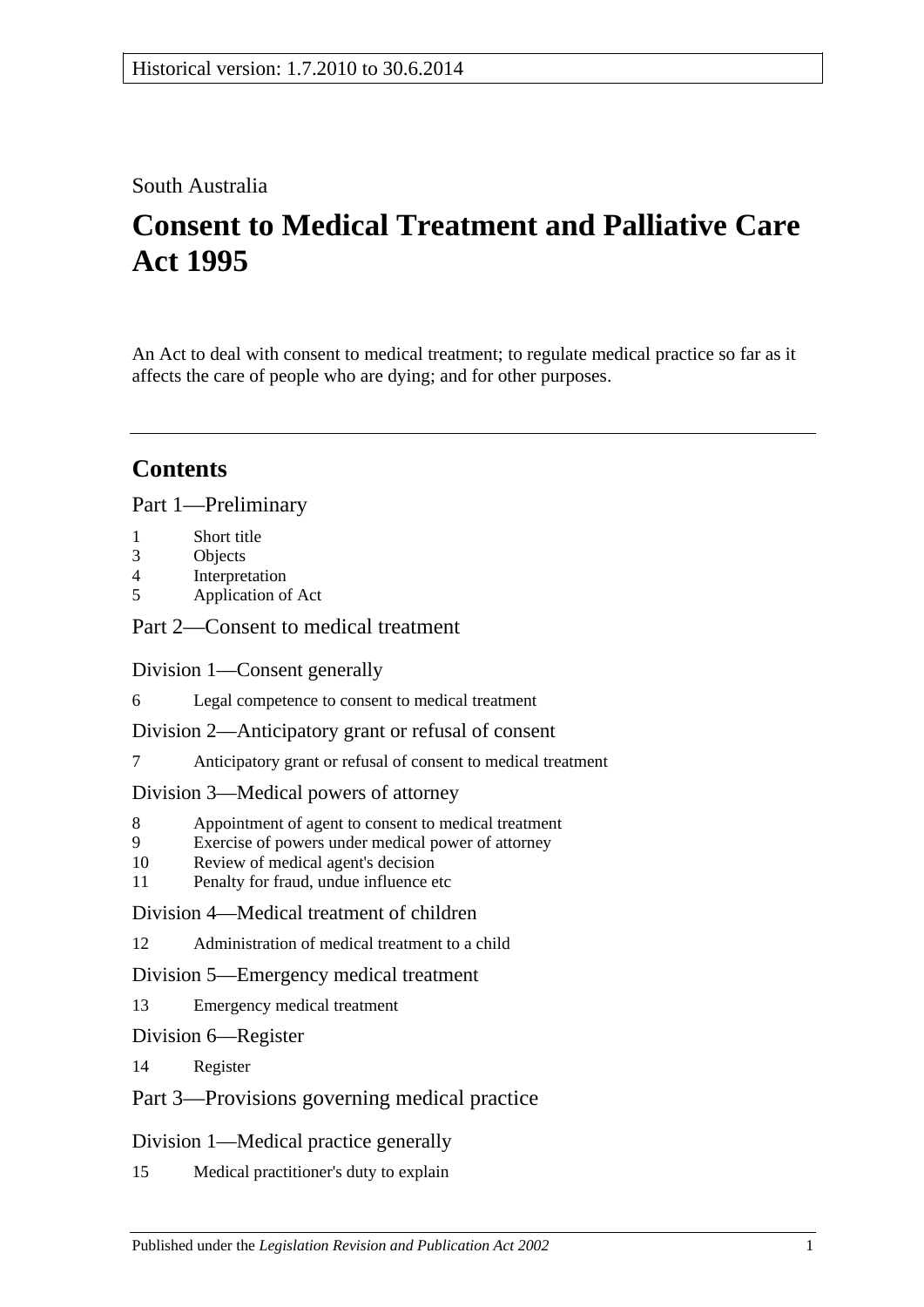**Consent to Medical Treatment and Palliative Care Act 1995—1.7.2010 to 30.6.2014 Contents** 

| 16                                          | Protection for medical practitioners etc.            |  |  |  |
|---------------------------------------------|------------------------------------------------------|--|--|--|
| Division 2—The care of people who are dying |                                                      |  |  |  |
| 17<br>18                                    | The care of people who are dying<br>Saving provision |  |  |  |
| Part 4—Regulations                          |                                                      |  |  |  |
| 19                                          | Regulations                                          |  |  |  |
| Schedule 3—Transitional provisions          |                                                      |  |  |  |
| 2                                           | <b>Transitional provisions</b>                       |  |  |  |
| Legislative history                         |                                                      |  |  |  |
|                                             |                                                      |  |  |  |

## <span id="page-1-0"></span>**The Parliament of South Australia enacts as follows:**

## **Part 1—Preliminary**

#### <span id="page-1-1"></span>**1—Short title**

This Act may be cited as the *Consent to Medical Treatment and Palliative Care Act 1995*.

#### <span id="page-1-2"></span>**3—Objects**

The objects of this Act are—

- (a) to make certain reforms to the law relating to consent to medical treatment—
	- (i) to allow persons of or over the age of 16 years to decide freely for themselves on an informed basis whether or not to undergo medical treatment; and
	- (ii) to allow persons of or over the age of 18 years to make anticipatory decisions about medical treatment; and
	- (iii) to provide for the administration of emergency medical treatment in certain circumstances without consent; and
- (b) to provide for medical powers of attorney under which those who desire to do so may appoint agents to make decisions about their medical treatment when they are unable to make such decisions for themselves; and
- (c) to allow for the provision of palliative care, in accordance with proper standards, to people who are dying and to protect them from medical treatment that is intrusive, burdensome and futile.

#### <span id="page-1-3"></span>**4—Interpretation**

In this Act, unless the contrary intention appears—

*administration* of medical treatment includes the prescription or supply of drugs;

*anticipatory direction*—See [section](#page-3-5) 7;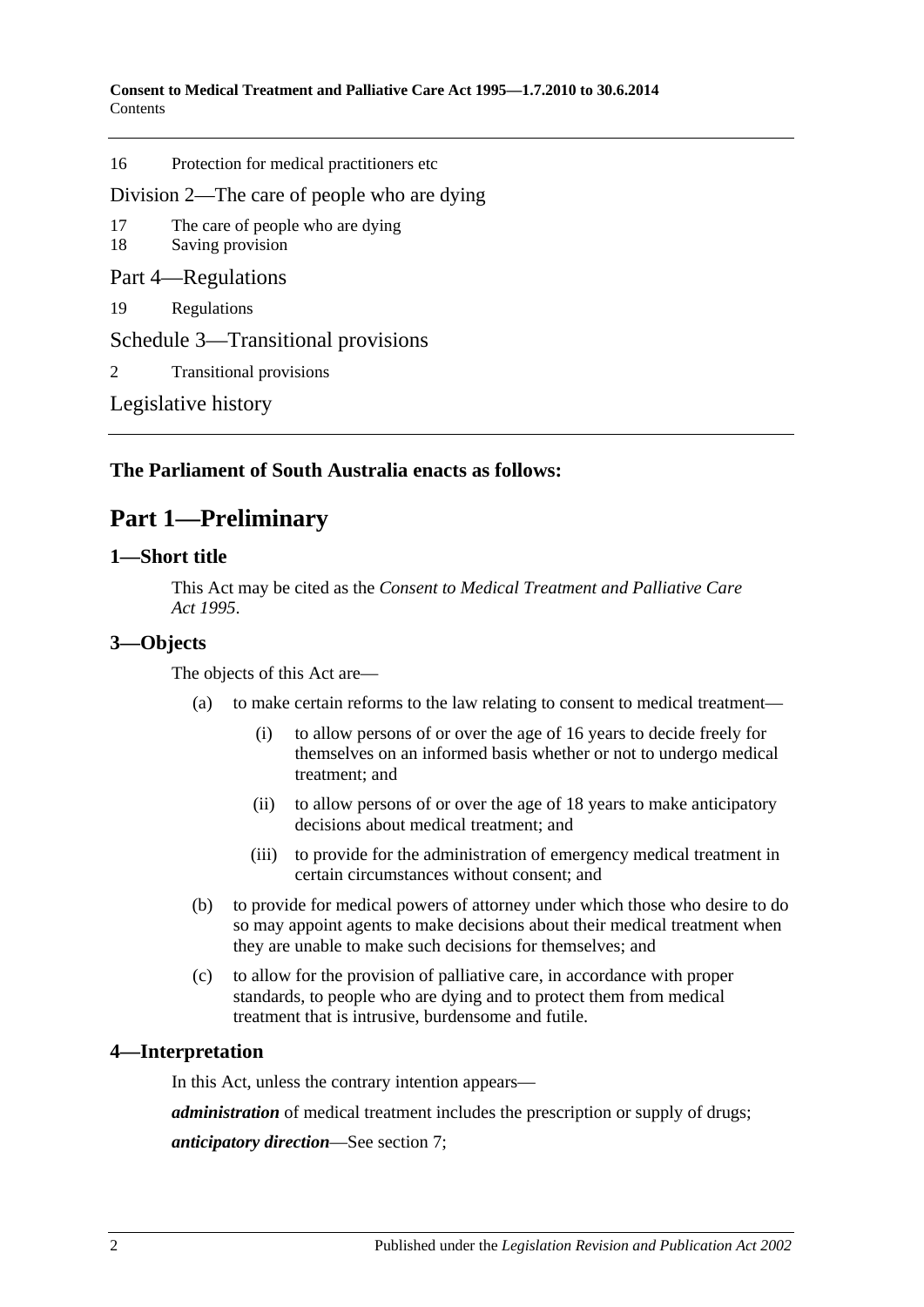#### *authorised witness* means—

- (a) a justice of the peace;  $\alpha$
- (b) a commissioner for taking affidavits in the Supreme Court; or
- (c) a member of the clergy; or
- (d) a registered pharmacist;

*available*—*For availability of medical agent to act under medical power of attorney, see [section](#page-5-2) 9(2)*;

*child* means a person under 16 years of age:

*dentist* means a person registered under the *Health Practitioner Regulation National Law*—

- (a) to practise in the dental profession as a dentist (other than as a student); and
- (b) in the dentists division of that profession;

*guardian* means a person acting or appointed under any Act or law as the guardian of another;

*life sustaining measures* means medical treatment that supplants or maintains the operation of vital bodily functions that are temporarily or permanently incapable of independent operation, and includes assisted ventilation, artificial nutrition and hydration and cardiopulmonary resuscitation;

*medical agent* means a person empowered to consent or refuse consent to medical treatment under a medical power of attorney;

*medical practitioner* means a person registered under the *Health Practitioner Regulation National Law* to practise in the medical profession (other than as a student) and includes a dentist;

*medical treatment* means treatment or procedures administered or carried out by a medical practitioner in the course of medical or surgical practice or by a dentist in the course of dental practice and includes the prescription or supply of drugs;

*palliative care* means measures directed at maintaining or improving the comfort of a patient who is, or would otherwise be, in pain or distress;

*parent* includes a person *in loco parentis*;

*representative* means a person who is empowered by medical power of attorney or some other lawful authority to make decisions about the medical treatment of another when the other is incapable of making decisions for her/himself;

*terminal illness* means an illness or condition that is likely to result in death;

*terminal phase* of a terminal illness means the phase of the illness reached when there is no real prospect of recovery or remission of symptoms (on either a permanent or temporary basis).

**Note—**

1 See section 34 of the *[Oaths Act](http://www.legislation.sa.gov.au/index.aspx?action=legref&type=act&legtitle=Oaths%20Act%201936) 1936*.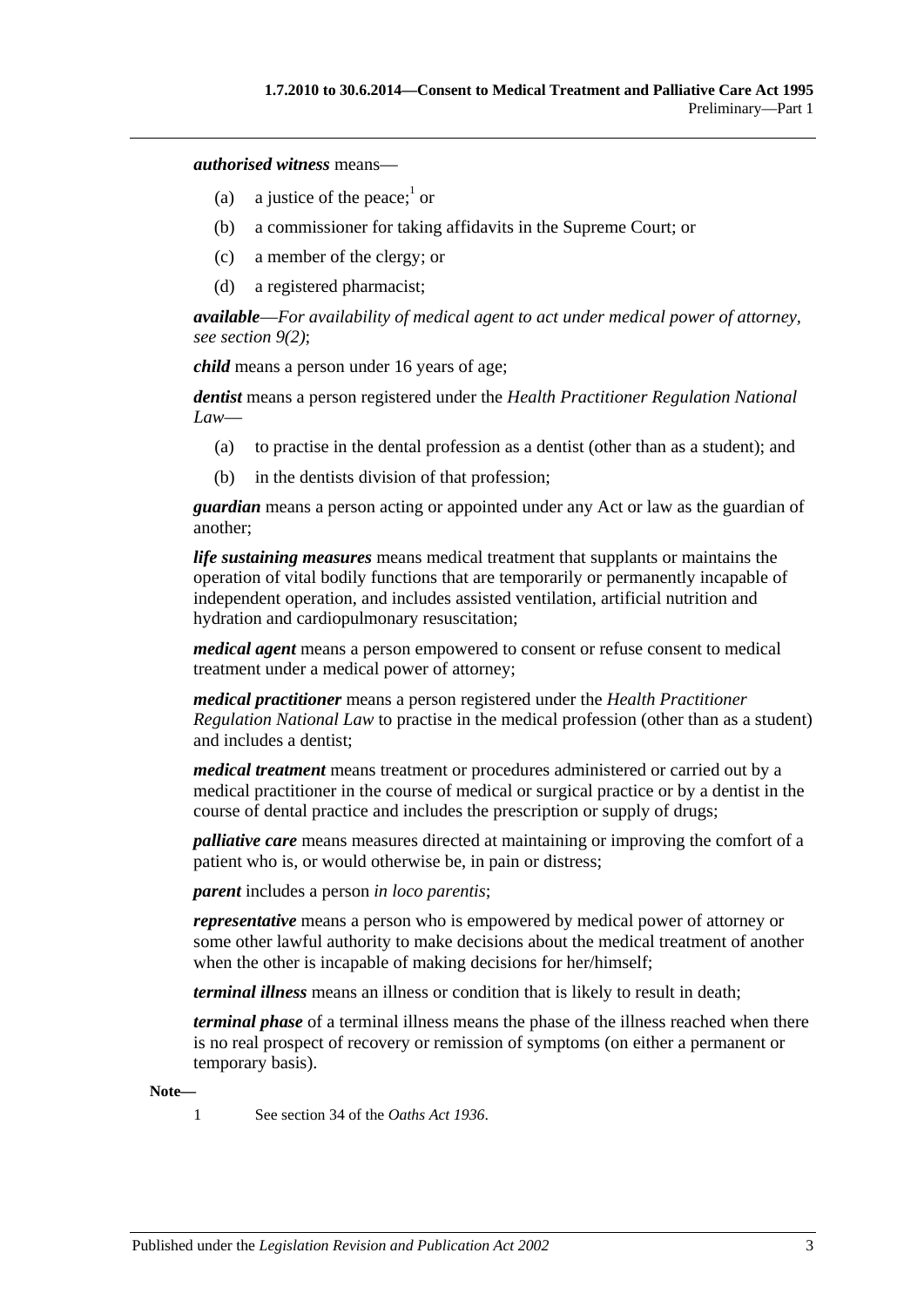### <span id="page-3-0"></span>**5—Application of Act**

This Act does not apply to medical procedures conducted for the purposes of research rather than for the purpose of treating, or determining the appropriate treatment for, the patient subjected to those procedures.

## <span id="page-3-1"></span>**Part 2—Consent to medical treatment**

## <span id="page-3-2"></span>**Division 1—Consent generally**

#### <span id="page-3-3"></span>**6—Legal competence to consent to medical treatment**

A person of or over 16 years of age may make decisions about his or her own medical treatment as validly and effectively as an adult.

## <span id="page-3-4"></span>**Division 2—Anticipatory grant or refusal of consent**

#### <span id="page-3-5"></span>**7—Anticipatory grant or refusal of consent to medical treatment**

- (1) A person of or over 18 years of age may, while of sound mind, give a direction under this section about the medical treatment that the person wants, or does not want, if he or she is at some future time—
	- (a) in the terminal phase of a terminal illness, or in a persistent vegetative state; and
	- (b) incapable of making decisions about medical treatment when the question of administering the treatment arises.
- (2) A direction under this section—
	- (a) must be in the form prescribed by regulation; and
	- (b) must be witnessed by an authorised witness who completes a certificate in the form prescribed by regulation.
- $(3)$  If—
	- (a) a person by whom a direction has been given under this section—
		- (i) is in the terminal phase of a terminal illness or in a persistent vegetative state; and
		- (ii) is incapable of making decisions about his or her medical treatment; and
	- (b) there is no reason to suppose that the person has revoked, or intended to revoke, the direction,

the person is to be taken to have consented to medical treatment that is in accordance with the wishes of the person as expressed in the direction and to have refused medical treatment that is contrary to those expressed wishes.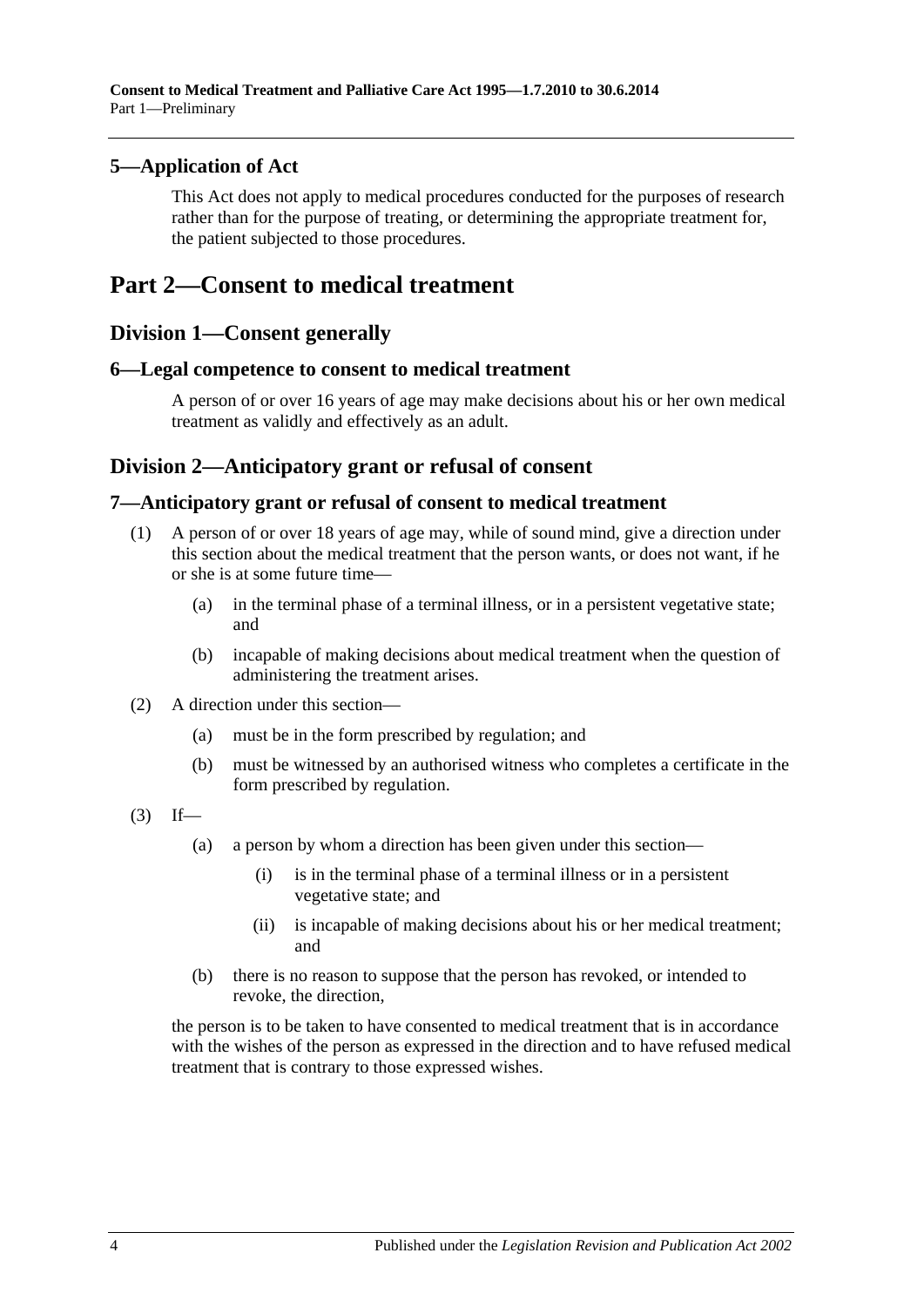## <span id="page-4-0"></span>**Division 3—Medical powers of attorney**

#### <span id="page-4-1"></span>**8—Appointment of agent to consent to medical treatment**

- (1) A person of or over 18 years of age may, while of sound mind, by medical power of attorney, appoint an agent with power to make decisions on his or her behalf about medical treatment.
- (2) A medical power of attorney—
	- (a) must be in the form prescribed by regulation or in a form to similar effect; and
	- (b) must be witnessed by an authorised witness who completes a certificate in the form prescribed by regulation or in a form to similar effect.
- (3) A person is not eligible to be appointed an agent under a medical power of attorney unless over 18 years of age.
- (4) The fact that a person has an interest under the will, or in the estate, of the grantor of a medical power of attorney does not invalidate the appointment of that person as a medical agent, or the exercise of any power by that person under a medical power of attorney.
- <span id="page-4-2"></span>(5) A person is not eligible to be appointed an agent under a medical power of attorney if that person is, in a professional or administrative capacity, directly or indirectly responsible for or involved in the medical care or treatment of the person by whom the medical power of attorney is to be given and, if a person who is validly appointed as a medical agent becomes so responsible or involved, the person is disqualified from acting as a medical agent under the medical power of attorney.
- (6) If a medical power of attorney appoints two or more agents, it must indicate the order of appointment and, in that case, if the person designated first in order of appointment is unavailable, the power is to be exercised by the person designated second in order of appointment, if the first and second are not available, by the person designated third in order of appointment, and so on, but a medical power of attorney may not provide for the joint exercise of the power.
- (7) A medical power of attorney—
	- (a) authorises the agent, subject to any conditions and directions contained in the power of attorney, to make decisions about the medical treatment of the person who granted the power if that person is incapable of making decisions on his or her own behalf; but
	- (b) does not authorise the agent to refuse—
		- (i) the natural provision or natural administration of food and water; or
		- (ii) the administration of drugs to relieve pain or distress; or
		- (iii) medical treatment that would result in the grantor regaining the capacity to make decisions about his or her own medical treatment unless the grantor is in the terminal phase of a terminal illness.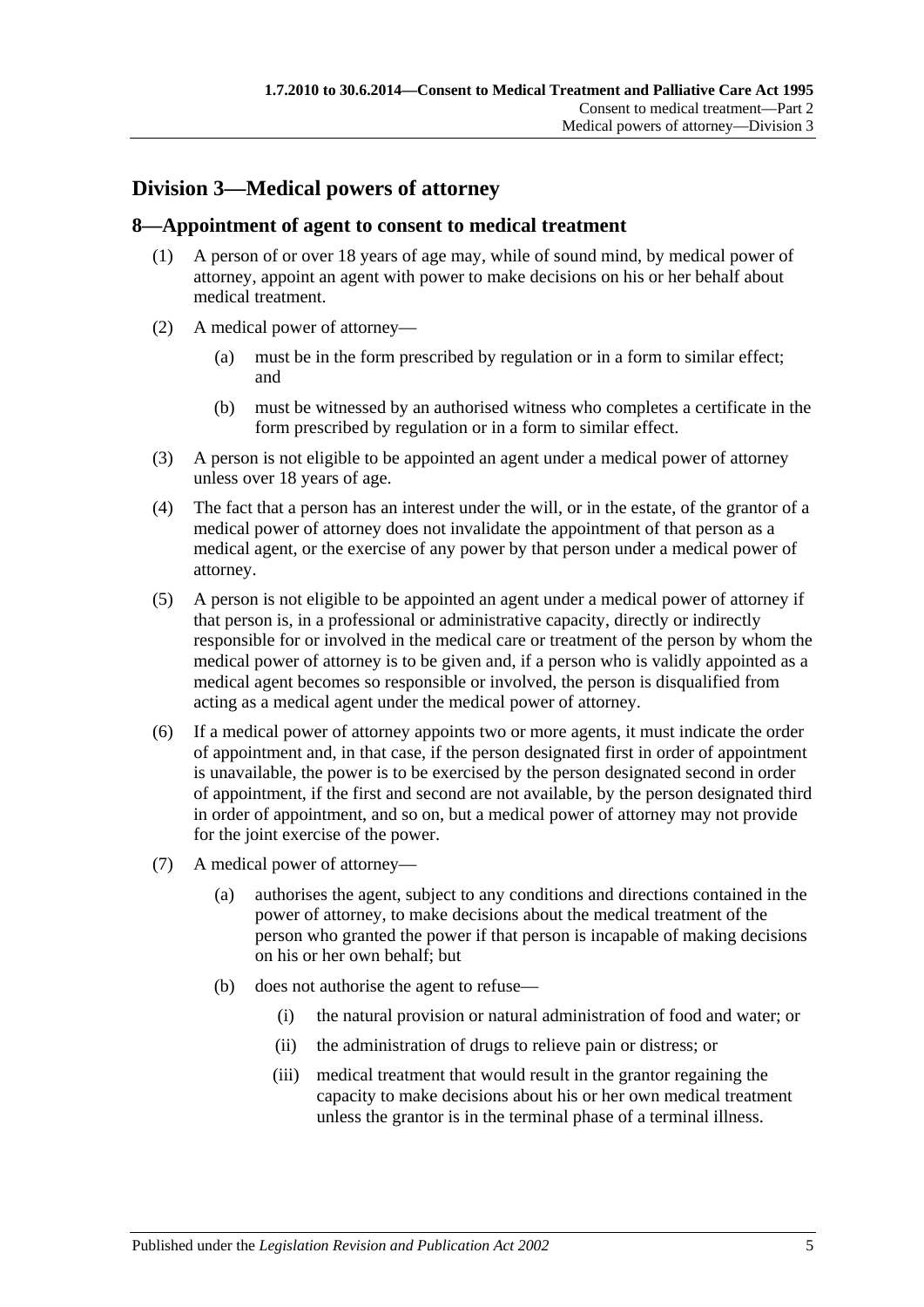- (8) The powers conferred by a medical power of attorney must be exercised—
	- (a) in accordance with any lawful conditions and directions contained in the medical power of attorney; and
	- (b) if the grantor of the power has also given an anticipatory direction—consistently with the direction,

and subject to those requirements, in what the agent genuinely believes to be the best interests of the grantor.

- (9) The grantor of a medical power of attorney may, by any form of representation that indicates an intention to withdraw or terminate the power, revoke the power of attorney.
- (10) The grantor of a medical power of attorney may, on regaining capacity to make decisions about his or her medical treatment, vary or revoke any decision taken by the medical agent during the period of incapacity.

#### <span id="page-5-0"></span>**9—Exercise of powers under medical power of attorney**

- (1) A medical agent is only entitled to act under a medical power of attorney if—
	- (a) the agent produces a copy of the medical power of attorney for inspection by the medical practitioner responsible for the treatment of the grantor of the power; and
	- (b) the medical agent is not disqualified from acting under the medical power of attorney<sup>1</sup>; and
	- (c) the medical agent is of full legal capacity.
- <span id="page-5-2"></span>(2) A medical agent will only be regarded as available to act under a medical power of attorney if—
	- (a) the medical practitioner responsible for the treatment of the grantor of the medical power of attorney is aware of the appointment; and
	- (b) the medical agent is entitled to act under the medical power of attorney; and
	- (c) it is reasonably practicable in the circumstances for the medical practitioner responsible for the grantor's treatment to obtain a decision from the medical agent.

**Note—**

1 See [section](#page-4-2) 8(5) which disqualifies certain medical agents from acting.

## <span id="page-5-1"></span>**10—Review of medical agent's decision**

- (1) The Supreme Court may, on the application of—
	- (a) the medical practitioner responsible for the treatment of the grantor of a medical power of attorney; or
	- (b) any person who has in the opinion of the Court a proper interest in the exercise of powers conferred by a medical power of attorney,

review the decision of a medical agent.

- (2) The Court may not review a decision by a medical agent to discontinue treatment if—
	- (a) the grantor is in the terminal phase of a terminal illness; and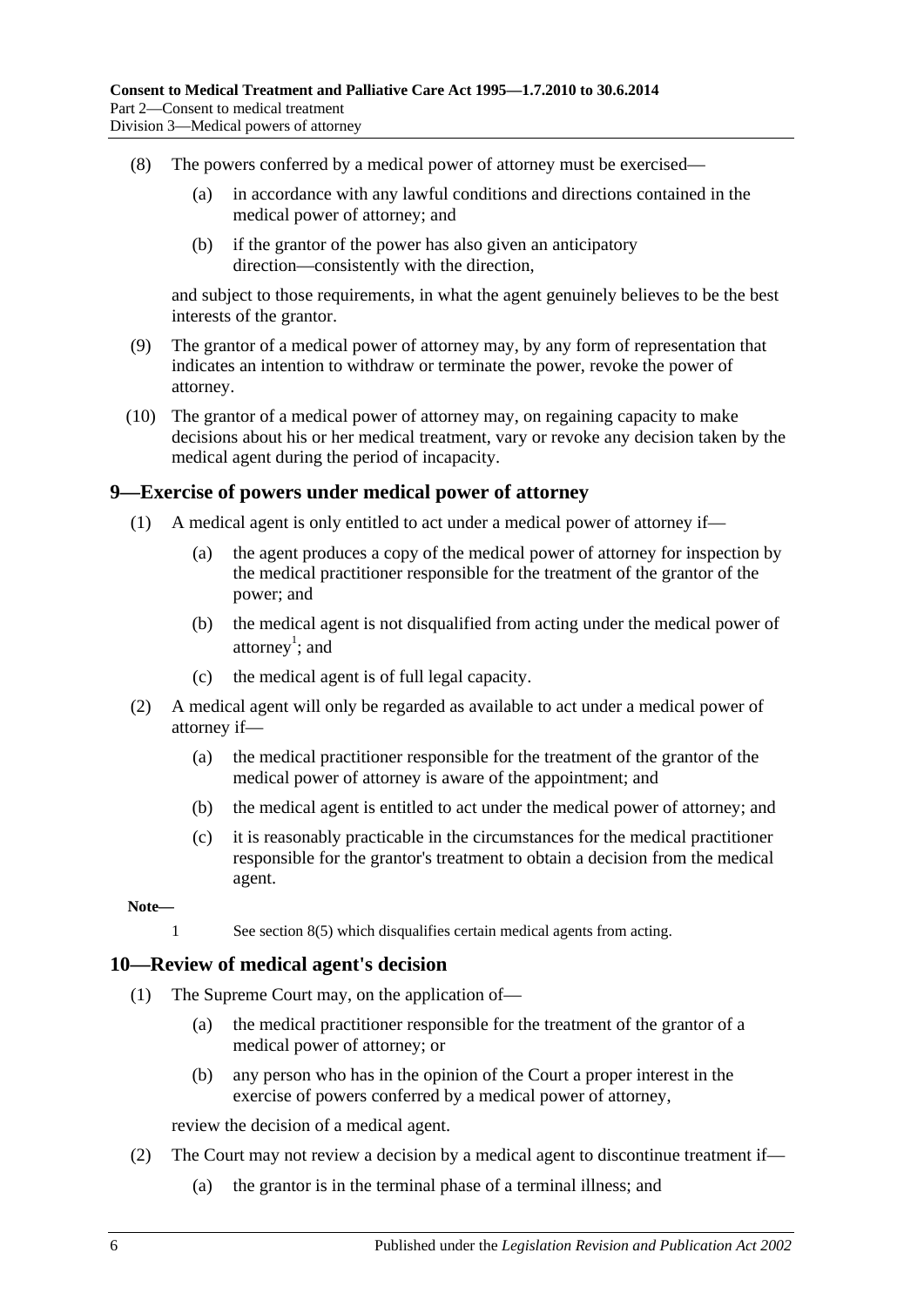- (b) the effect of the treatment would be merely to prolong life in a moribund state without any real prospect of recovery.
- (3) The purpose of the review is—
	- (a) to ensure that the medical agent's decision is in accordance with lawful conditions and directions contained in the medical power of attorney and, if the grantor of the power has also given an anticipatory direction, is consistent with that direction; and
	- (b) to ensure as far as possible that the medical agent's decision is in accordance with what the grantor would have wished if the grantor had been able to express his or her wishes.
- (4) A decision of a medical agent that is not contrary to lawful conditions and directions given by the grantor will, in the absence of proof to the contrary, be presumed to be in accordance with what the grantor would have wished if the grantor had been able to express his or her wishes but this presumption does not apply if—
	- (a) the grantor is not in the terminal phase of a terminal illness; and
	- (b) the effect of the medical agent's decision would be to expose the grantor to risk of death or exacerbate the risk of death.
- (5) The Court may—
	- (a) confirm, cancel, vary or reverse the decision of the medical agent; and
	- (b) give advice and directions that may be necessary or desirable in the circumstances of the case.
- (6) The Court must conduct a review under this section as expeditiously as possible.
- <span id="page-6-1"></span>(7) A person must not publish by newspaper, radio or television a statement or representation—
	- (a) by which the identity of a person who is, or has been, the subject of proceedings under this section (the *patient*) is revealed; or
	- (b) from which the identity of a person who is, or has been, the subject of proceedings under this section (the *patient*) might be inferred.

Maximum penalty: \$10 000.

- (8) [Subsection](#page-6-1) (7)—
	- (a) ceases to apply if or when the patient recovers and then gives his or her consent to the publication of the information; or
	- (b) ceases to apply after the death of the patient.
- (9) In [subsection](#page-6-1) (7)—

*newspaper* includes any journal, magazine or other publication that is published daily or at periodic intervals.

#### <span id="page-6-0"></span>**11—Penalty for fraud, undue influence etc**

(1) A person who, by dishonesty or undue influence, induces another to execute a medical power of attorney is guilty of an offence.

Maximum penalty: Imprisonment for 10 years.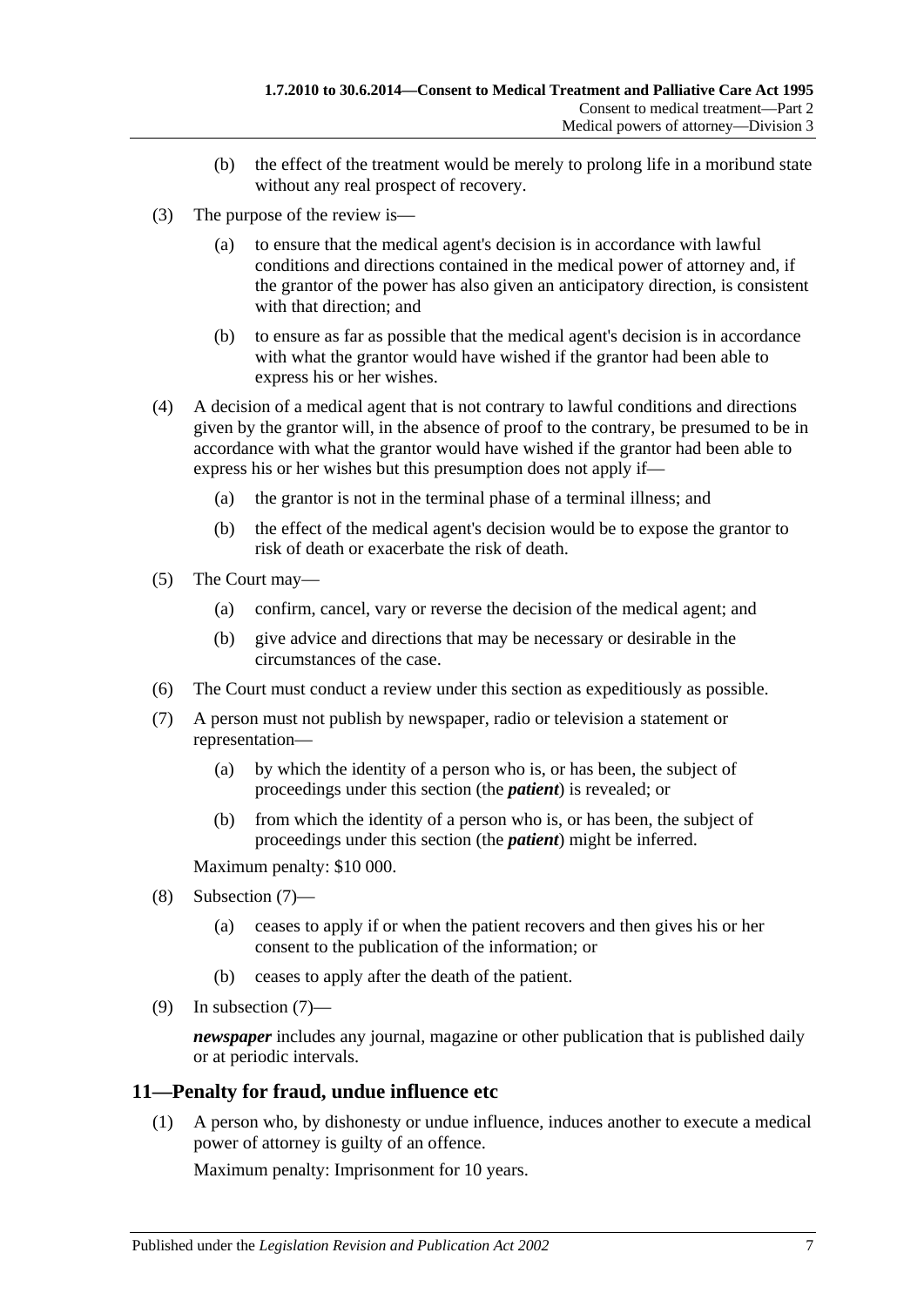(3) A person who purports to act as a medical agent under a medical power of attorney knowing that the power of attorney has been revoked is guilty of an offence.

Maximum penalty: Imprisonment for 10 years.

(3) A person convicted or found guilty of an offence against this section forfeits any interest that that person might otherwise have had in the estate of the grantor of the power of attorney.

## <span id="page-7-0"></span>**Division 4—Medical treatment of children**

#### <span id="page-7-1"></span>**12—Administration of medical treatment to a child**

A medical practitioner may administer medical treatment to a child if—

- (a) the parent or guardian consents; or
- (b) the child consents and—
	- (i) the medical practitioner who is to administer the treatment is of the opinion that the child is capable of understanding the nature, consequences and risks of the treatment and that the treatment is in the best interest of the child's health and well-being; and
	- (ii) that opinion is supported by the written opinion of at least one other medical practitioner who personally examines the child before the treatment is commenced.

## <span id="page-7-2"></span>**Division 5—Emergency medical treatment**

#### <span id="page-7-5"></span><span id="page-7-3"></span>**13—Emergency medical treatment**

- (1) Subject to [subsection](#page-7-4) (3), a medical practitioner may lawfully administer medical treatment to a person (the *patient*) if—
	- (a) the patient is incapable of consenting; and
	- (b) the medical practitioner who administers the treatment is of the opinion that the treatment is necessary to meet an imminent risk to life or health and that opinion is supported by the written opinion of another medical practitioner who has personally examined the patient; and
	- (c) the patient (if of or over 16 years of age) has not, to the best of the medical practitioner's knowledge, refused to consent to the treatment.
- (2) A supporting opinion is not necessary under [subsection](#page-7-5) (1) if in the circumstances of the case it is not practicable to obtain such an opinion.
- <span id="page-7-4"></span> $(3)$  If—
	- (a) the patient has appointed a medical agent; and
	- (b) the medical practitioner proposing to administer the treatment is aware of the appointment and of the conditions and directions contained in the medical power of attorney; and
	- (c) the medical agent is available to decide whether the medical treatment should be administered,

the medical treatment may not be administered without the agent's consent.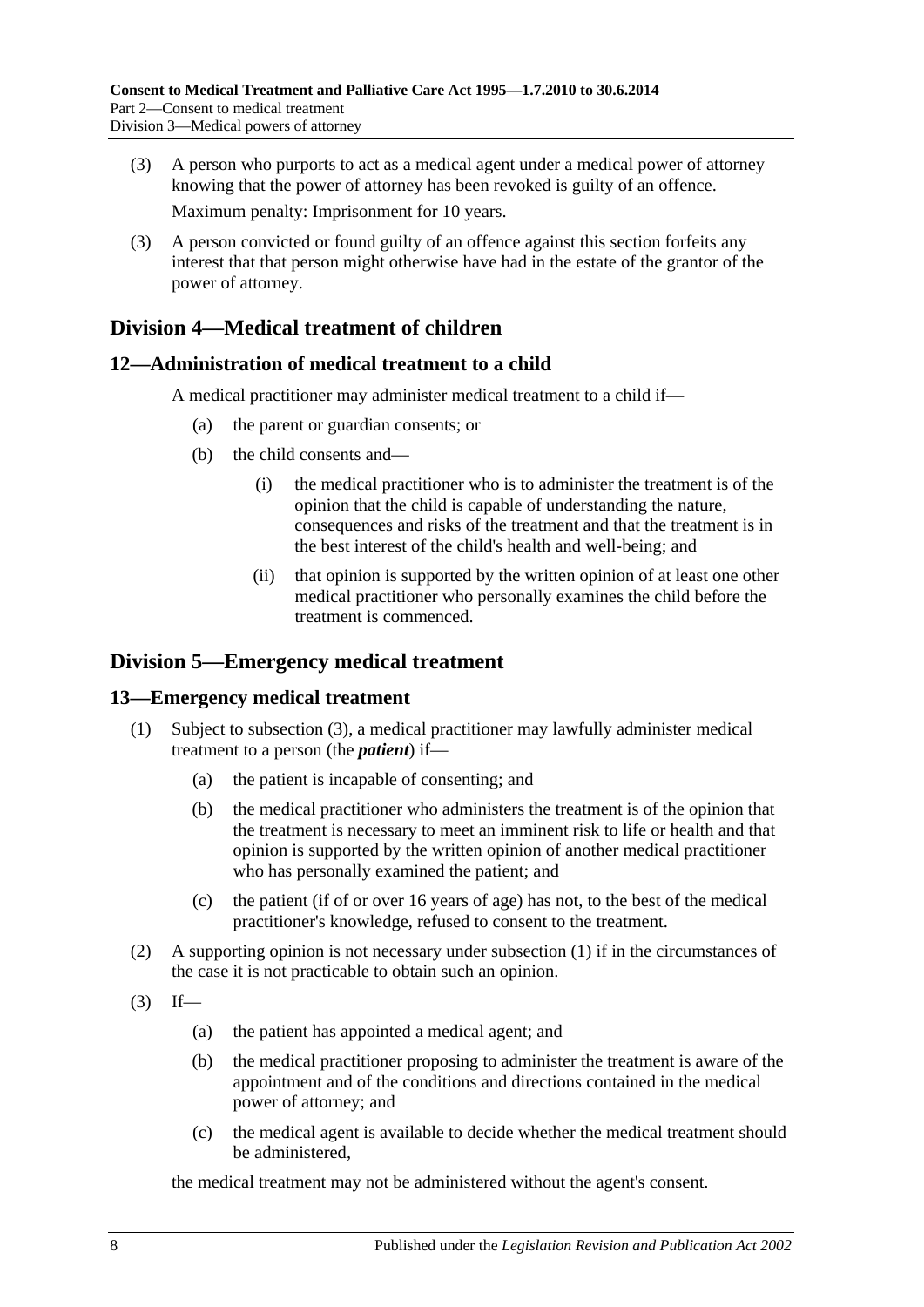- (4) If no such medical agent is available and a guardian of the patient is available, the medical treatment may not be administered without the guardian's consent.
- (5) If the patient is a child, and a parent or guardian of the child is available to decide whether the medical treatment should be administered, the parent's or guardian's consent to the treatment must be sought but the child's health and well-being are paramount and if the parent or guardian refuses consent, the treatment may be administered despite the refusal if it is in the best interests of the child's health and well-being.

## <span id="page-8-0"></span>**Division 6—Register**

#### <span id="page-8-1"></span>**14—Register**

- (1) The Minister must establish a register of—
	- (a) directions under [section](#page-3-5) 7 of this Act (*treatment directions*); and
	- (b) medical powers of attorney.
- (2) The Minister must appoint a suitable person (referred to below as the *Registrar*) to administer the register.
- <span id="page-8-5"></span>(3) A person who has given a treatment direction, or granted a medical power of attorney, may, on application to the Registrar, have the direction or power of attorney registered in the register.
- (4) An application under [subsection](#page-8-5) (3) must be accompanied by—
	- (a) a copy of the direction or power of attorney (to be held by the Registrar for the purposes of this section); and
	- (b) a fee prescribed by regulation.
- (5) The Registrar must, at the request of a medical practitioner responsible for the treatment of a person by whom a registered direction or power of attorney was given, or any other person with a proper interest in a registered direction or power of attorney, produce the direction or power of attorney for inspection by that medical practitioner or other person.
- (6) The Registrar must, on application by a person who gave a registered treatment direction or granted a registered power of attorney, register the revocation of the direction or power of attorney and remove it from the register.

## <span id="page-8-2"></span>**Part 3—Provisions governing medical practice**

## <span id="page-8-3"></span>**Division 1—Medical practice generally**

#### <span id="page-8-4"></span>**15—Medical practitioner's duty to explain**

A medical practitioner has a duty to explain to a patient (or the patient's representative), so far as may be practicable and reasonable in the circumstances—

- (a) the nature, consequences and risks of proposed medical treatment; and
- (b) the likely consequences of not undertaking the treatment; and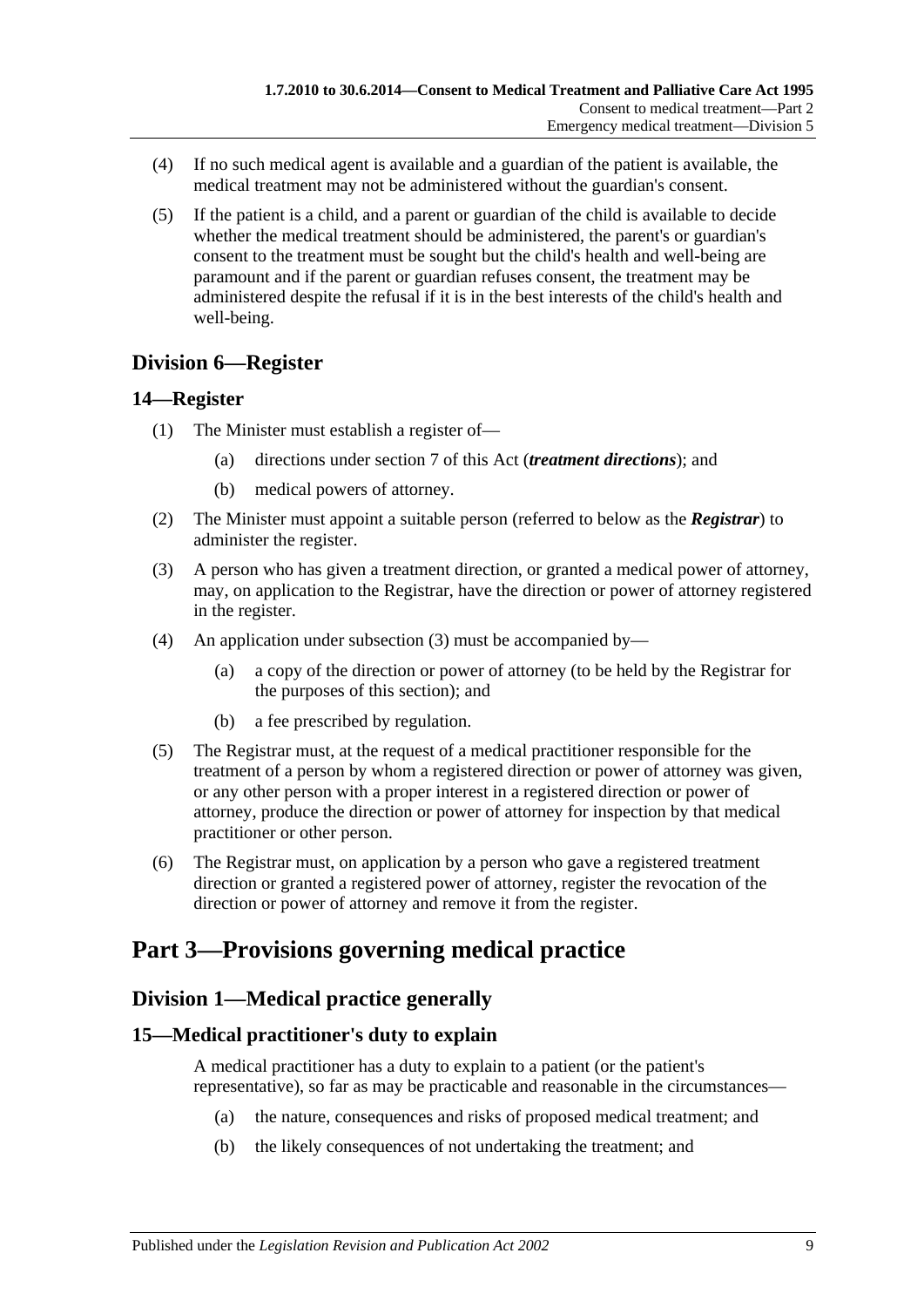(c) any alternative treatment or courses of action that might be reasonably considered in the circumstances of the particular case.

#### <span id="page-9-0"></span>**16—Protection for medical practitioners etc**

A medical practitioner responsible for the treatment or care of a patient, or a person participating in the treatment or care of the patient under the medical practitioner's supervision, incurs no civil or criminal liability for an act or omission done or made—

- (a) with the consent of the patient or the patient's representative or without consent but in accordance with an authority conferred by this Act or any other Act; and
- (b) in good faith and without negligence; and
- (c) in accordance with proper professional standards of medical practice; and
- (d) in order to preserve or improve the quality of life.

## <span id="page-9-1"></span>**Division 2—The care of people who are dying**

#### <span id="page-9-3"></span><span id="page-9-2"></span>**17—The care of people who are dying**

- (1) A medical practitioner responsible for the treatment or care of a patient in the terminal phase of a terminal illness, or a person participating in the treatment or care of the patient under the medical practitioner's supervision, incurs no civil or criminal liability by administering medical treatment with the intention of relieving pain or distress—
	- (a) with the consent of the patient or the patient's representative; and
	- (b) in good faith and without negligence; and
	- (c) in accordance with proper professional standards of palliative care,

even though an incidental effect of the treatment is to hasten the death of the patient.

- <span id="page-9-4"></span>(2) A medical practitioner responsible for the treatment or care of a patient in the terminal phase of a terminal illness, or a person participating in the treatment or care of the patient under the medical practitioner's supervision, is, in the absence of an express direction by the patient or the patient's representative to the contrary, under no duty to use, or to continue to use, life sustaining measures in treating the patient if the effect of doing so would be merely to prolong life in a moribund state without any real prospect of recovery or in a persistent vegetative state.
- (3) For the purposes of the law of the State—
	- (a) the administration of medical treatment for the relief of pain or distress in accordance with [subsection](#page-9-3) (1) does not constitute an intervening cause of death; and
	- (b) the non-application or discontinuance of life sustaining measures in accordance with [subsection](#page-9-4) (2) does not constitute an intervening cause<sup>1</sup> of death.

#### **Note—**

- - 1 A *novus actus interveniens* ie a cause that breaks a pre-existing chain of causation.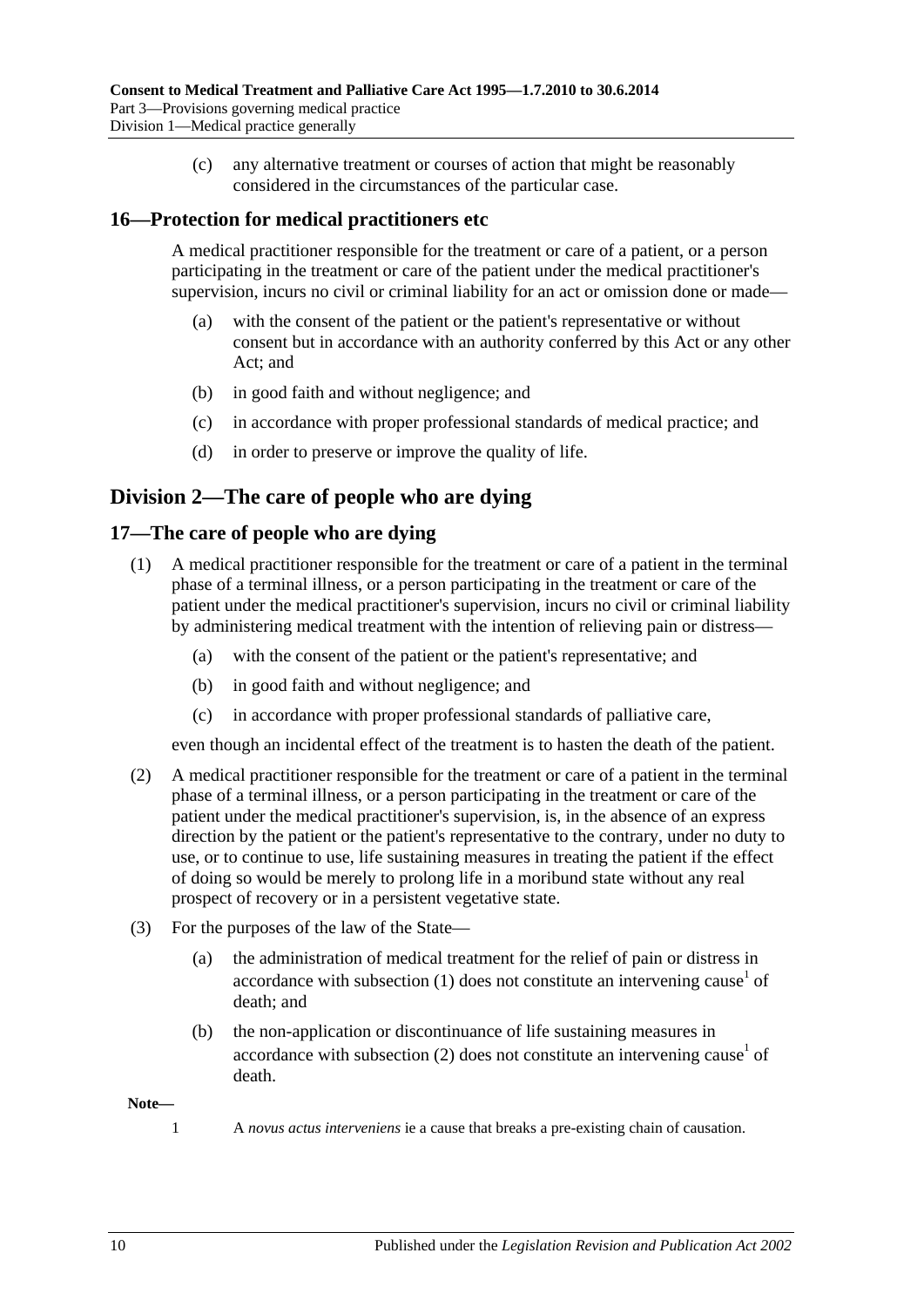### <span id="page-10-0"></span>**18—Saving provision**

- (1) This Act does not authorise the administration of medical treatment for the purpose of causing the death of the person to whom the treatment is administered.
- (2) This Act does not authorise a person to assist the suicide of another.

## <span id="page-10-1"></span>**Part 4—Regulations**

#### <span id="page-10-2"></span>**19—Regulations**

The Governor may, by regulation, prescribe forms for the purposes of this Act.

## <span id="page-10-3"></span>**Schedule 3—Transitional provisions**

#### <span id="page-10-4"></span>**2—Transitional provisions**

- (1) Despite the repeal of the *[Natural Death Act](http://www.legislation.sa.gov.au/index.aspx?action=legref&type=act&legtitle=Natural%20Death%20Act%201983) 1983*, a direction made under that Act remains effective, subject to revocation or amendment by the person who made it, as a statement of that person's desire not to be subjected to extraordinary measures as defined in that Act to prolong life if suffering from a terminal illness.
- (2) If before the commencement of this Act a person granted an enduring power of attorney and purported to confer on the agent power to decide questions about the medical treatment of the grantor of the power in the event of the grantor's incapacity to do so, that power of attorney is as valid and effective as if it had been made under this Act.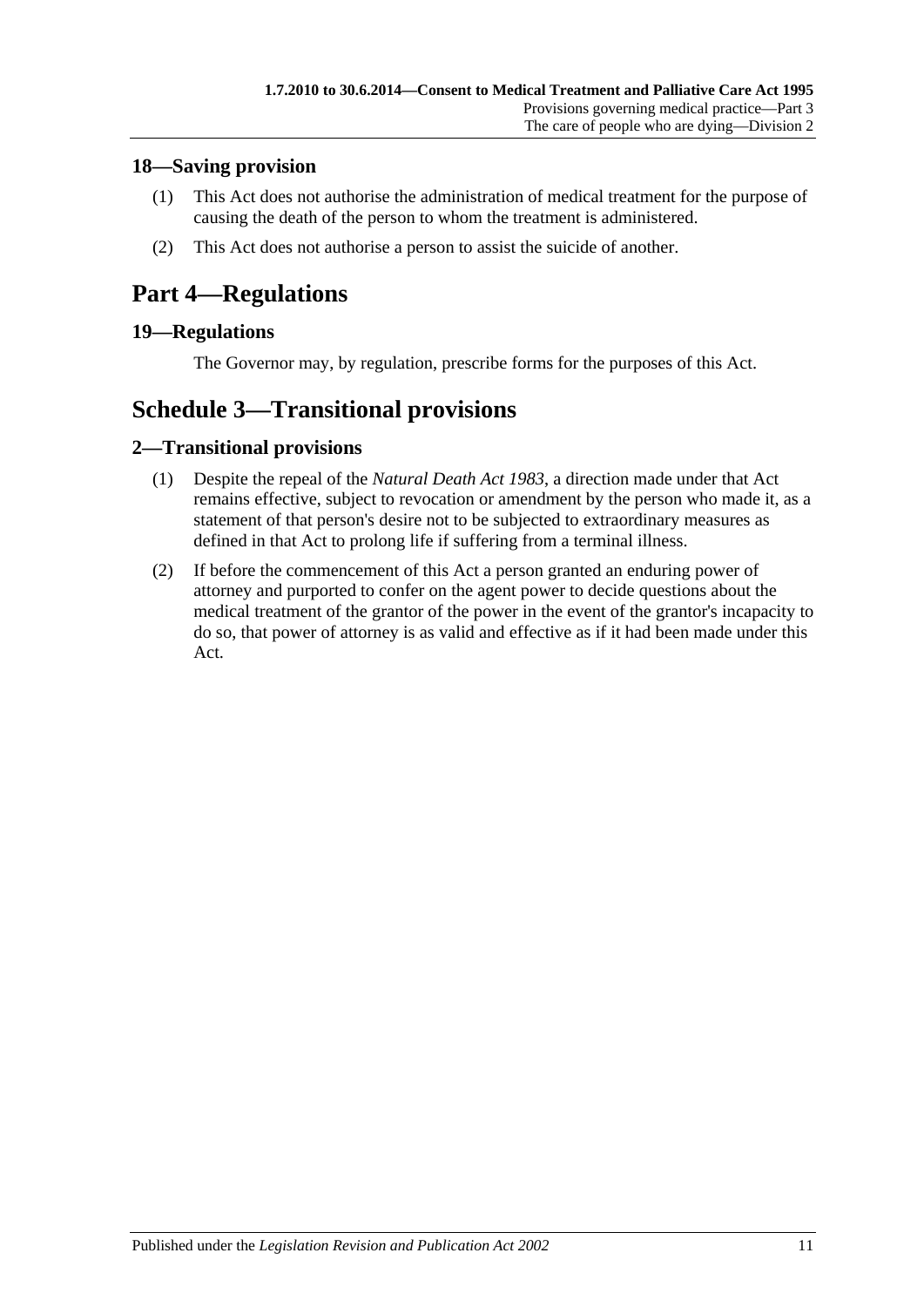## <span id="page-11-0"></span>**Legislative history**

## **Notes**

- Amendments of this version that are uncommenced are not incorporated into the text.
- Please note—References in the legislation to other legislation or instruments or to titles of bodies or offices are not automatically updated as part of the program for the revision and publication of legislation and therefore may be obsolete.
- Earlier versions of this Act (historical versions) are listed at the end of the legislative history.
- For further information relating to the Act and subordinate legislation made under the Act see the Index of South Australian Statutes or www.legislation.sa.gov.au.

## **Legislation repealed by principal Act**

The *Consent to Medical Treatment and Palliative Care Act 1995* repealed the following:

*Consent to Medical and Dental Treatment Act 1985 Natural Death Act 1983*

## **Legislation amended by principal Act**

The *Consent to Medical Treatment and Palliative Care Act 1995* amended the following: *Guardianship and Administration Act 1993 Mental Health Act 1993*

## **Principal Act and amendments**

New entries appear in bold.

| Year    | - No | Title                                                                                             | Assent    | Commencement                                                                |
|---------|------|---------------------------------------------------------------------------------------------------|-----------|-----------------------------------------------------------------------------|
| 1995 26 |      | Consent to Medical Treatment and<br>Palliative Care Act 1995                                      | 27.4.1995 | 30.11.1995 (Gazette 30.11.1995 p1500)<br>except s $14$ —30.5.1996: s $2(3)$ |
| 2004    | 12   | Consent to Medical Treatment and<br>Palliative Care (Prescribed Forms)<br>Amendment Act 2004      | 13.5.2004 | 1.7.2004 (Gazette 3.6.2004 p1716)                                           |
| 2010 5  |      | <b>Health Practitioner Regulation</b><br><b>National Law (South Australia) Act</b><br><i>2010</i> | 1.7.2010  | Sch 1 (cl 5)-1.7.2010 (Gazette 1.7.2010<br>p3338                            |
| 2013    | 12   | Advance Care Directives Act 2013                                                                  | 18.4.2013 | Sch 1 (cll 2-13, 32-34, 36 $\&$<br>37)—1.7.2014 (Gazette 6.2.2014 p546)     |